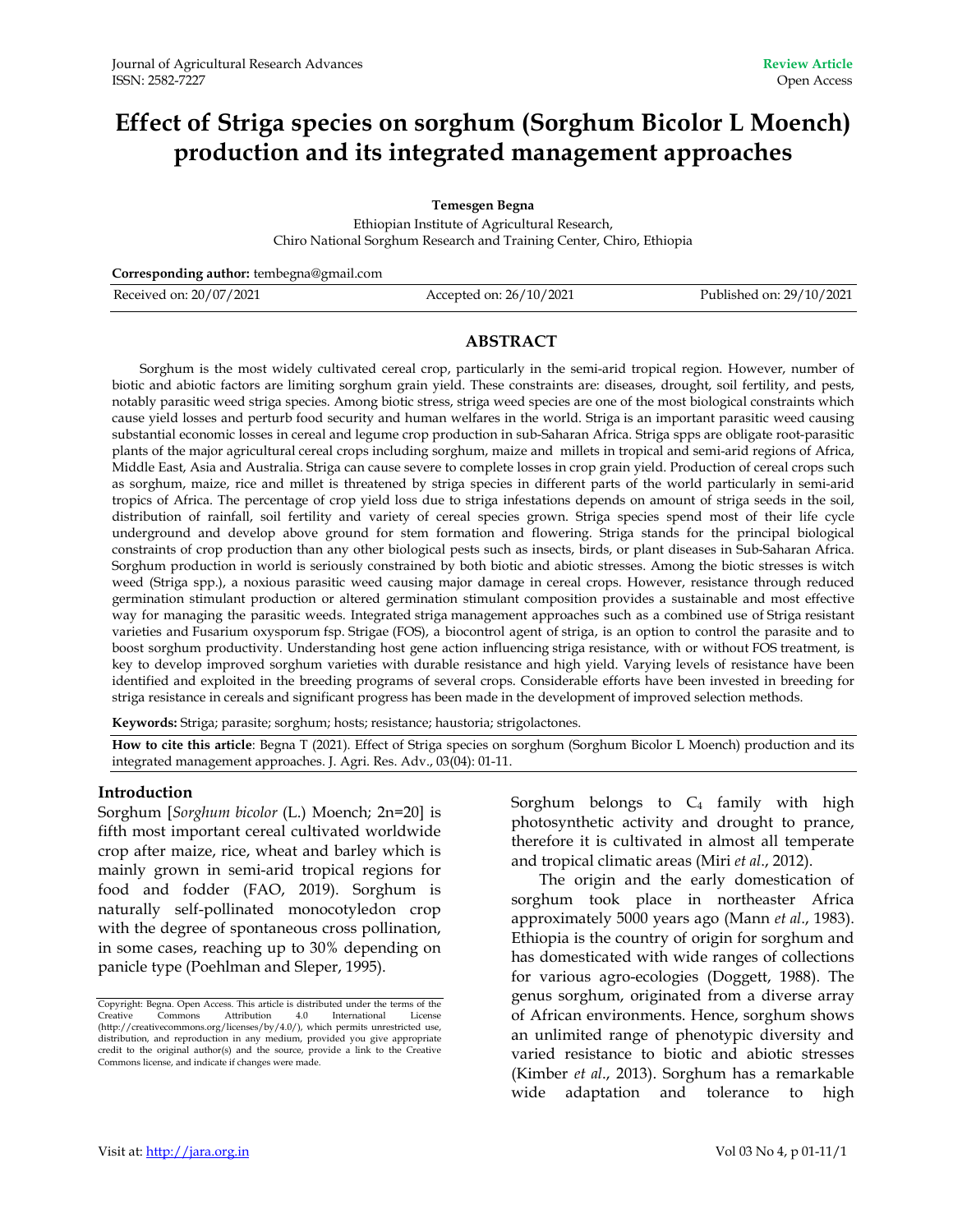temperatures, high evaporative demand, inadequate and erratic rainfall and soils of poor structure, low fertility and low water holding capacity (Teshome *et al*., 2007).

Sorghum is a drought-tolerant crop of major importance for food security in Africa (Doggett H, 1988). The sorghum grain crop has played a fundamental role in adaptation to environmental change in the Sahel since the early Holocene, when the Sahara desert was a green homeland for Nilo-Saharan groups pursuing livelihoods based on hunting or herding of cattle and wild grain collecting (Bellwood, 2013).Sorghum is the main staple food crop for more than 500 million people in Africa, Asia and Latin America particularly in semi-arid tropical regions where drought is the major limitations to food production (Ejeta, 2007). About two third of sorghum grain produced worldwide is used for human consumption in developing countries (Ejeta, 2007). Its adaptations to drought, heat and low nutrient availability, made sorghum especially important for agriculture in sub-Saharan Africa, where it is a staple food, feed and forage (Mace *et al*., 2013). Sorghum is an economically important cereal grain which is grown as a food crop by small-scale farmers in sub-Saharan Africa (SSA) (FAOSTAT, 2016). Sorghum serves as source of food, feed, and energy to humankind in marginal areas of sub-Saharan Africa, where soils are poor, rains are erratic and other crops do not do well (Kimber *et al*., 2013).

The sorghum crop is highly productive, drought tolerant and has fibrous root structure that can infiltrate up to 8 feet inside the soil to obtain essential nutrients and water. Sorghum is a major food staple in Sub-Saharan Africa (SSA), but its production is constrained by the parasitic plant striga that attaches to the roots of many cereals crops and causes severe stunting and loss of yield. Parasitic weeds of the genus striga constitute a major constraint to sorghum production, particularly in the drier parts of the world. Striga is a serious biotic constraint to cereal production in the dry savannas of Sub-Saharan Africa where over 100 million people lose half their crop production to this hemiparasitic weed (Kanampiu *et al*., 2018). In West Africa, striga infests over 64% (17 million ha) of the land planted to cereals, resulting in significant yield losses that range from 10 to 100% depending on crop and cultivar (Gressel *et*  *al*., 2004). The parasitic plants, striga asiatica and striga hermonthica, cause serious yield penalties in subsistence and commercial sorghum production. Striga is an obligate root parasite, which seeds will not germinate unless it receives a chemical signal from a potential host plant.

This parasitic weed completes its life cycle beneath the ground more than 80 percent and emerged above the ground only for stem formation and seed setting. During the life cycle below ground, it forms haustorium, attaches and penetrates the host root cortex cells and sucking nutrients, minerals and water from it and cause final damage of host life (Ejeta, 2007). Production of cereal crops including sorghum in sub-Saharan Africa is highly constrained by parasitic weed known as striga (Rich and Ejeta, 2008), that attaches to roots of cereal crops causing severe stunting, necrosis and sometimes cause death of crops resulting to loss of yield (Ejeta and Gressel, 2007). Striga produces numerous tiny seeds which remain viable in the soil for many years and do not germinate unless a sorghum, millet or maize root grows very near to them. Once established, it is therefore very hard to eradicate and in some areas where infestation is heavy, there may be total crop failure in some years (Westwood *et al*., 2010). The problem caused by striga is steadily increasing as population pressures result in more continuous cereal cultivation. Striga is favored by low fertility and unreliable rainfall and affects the srnall-scale farmers who are least productive and least able to afford any inputs for its control (Musyoki *et al*., 2015).

The genus striga belongs to family Orobanchaceae and comprises 30 to 35 species and over 80% of these species are found in Africa while the rest occur in Asia (Westwood *et al*., 2012). Striga asiatica and S. hermonthica infect cereals including sorghum, maize, upland rice and wheat while S. gesnerioides infects tobacco and cowpea (Ejeta and Gressel, 2007). Among the striga species S. hermonthica is the most widely spread (Parker, 2009) and this is caused by increase of areas cultivated with susceptible host crops, suitable climate, mono-cropping and reduced soil fertility (Gressel, 2009). In addition to commonly known Striga species, S. forbesii and S. aspera are known to have random effects on infected cereal crops within their habitats (Westwood *et al*., 2012). The root-parasitic weed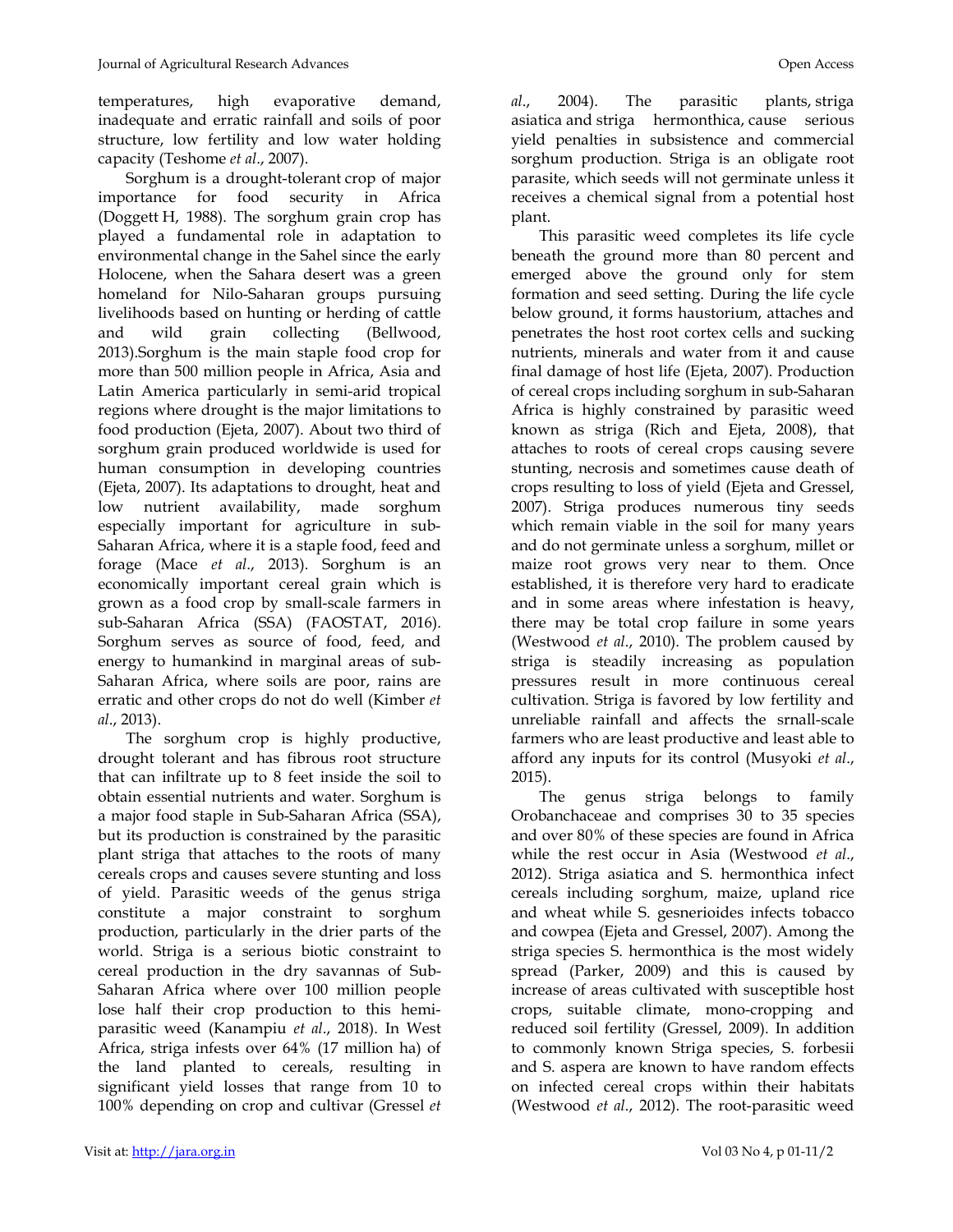Striga is a serious threat to food security in sub-Saharan Africa. The parasite is one of the most serious pests limiting yields of the major cereal crops, maize, pearl millet and sorghum (Ejeta, 2007). The parasitic nature of striga on sorghum and its negative impact on growth and grain yield of sorghum had long been established by different researchers. For example, Bebawi and Farha (1981) reported that the parasitic striga weed causes reduction in sorghum grain yield by 65% when compared with 32% caused by nonparasitic weeds.

The problem caused by striga species infestation is expected to grow worse due to its adaptive ability of parasitizing new crops or varieties and adaptation to new environmental conditions.Striga is also infamously known as witchweed and can destroy a crop with up to a 100% yield loss (Ejeta, 2007). It is estimated that over 60% of farmland under cultivation in Sub-Saharan Africa (SSA) is infested with one or more species of striga, which impacts over 300 million farmers in over 25 countries with yield losses of over seven billion dollars (Ejeta, 2007).The annual yield loss due to Striga alone was estimated at US \$7 billion in sub-Saharan Africa, posing a major threat to the livelihood of over 100 million people (Badu-Apraku and Akin wale, 2011). Striga is a severe problem in the cereal growing regions of northern and Eastern Ethiopia (Fasil *et al*., 2010).Growing sorghum repeatedly on the same field increases the striga population so much that further cultivation is uneconomical. Infested area and level are likely to increase in the near future because of continued increase in cereal monoculture in some parts of Africa that has led to reduced soil fertility coupled with high moisture stress, and the weed has consequently been described as an indicator of low soil fertility (Teka, 2014). The objective of the paper was to understand the effects of striga on sorghum production and its integrated management approaches.

### *2. Origin, classification, distribution and infestation of Striga*

Striga weed is believed to have originated between Nubian hills of Sudan and Semien Mountains of Ethiopia (Atera *et al*., 2011). This region is also the birthplace of domesticated sorghum (Sorghum bicolor L.), which is a major host species for several striga species, including S. hermonthica. Striga are obligate rootparasitic plants of the major agricultural cereal crops, including millets, in tropical and semi-arid regions of Africa, Middle East, Asia and Australia (Parker, 2009). Striga belongs to Orobanchea family, which has high numbers of parasitic species (Bennett and Mathews, 2006). Among the striga genus, 30 species have been described to parasitize grass species (Poaceae) and one species, which parasitize legumes (Mohamed and Musselman, 2008). Currently, striga spps of economic value are S. hermonthica, followed by S. asiatica, S. gesnerioides and less extent, S. forbesi and S. aspera (Parker, 2009). Striga species are classified into two major groups, autogamous and obligate allogamy. Striga asiatica is classified as autogamous species; does not require pollinators while S. hermonthica and S. aspera are both allogamy; requires insects for pollination (Mohamed and Musselman, 2008). Genetic variation in sub population of S. hermonthica is contributed by its cross breeding nature (Berner *et al*., 1997). Morphologically, S. gesneriodes is different from other species of striga (Estep *et al*., 2012) in that, haustoria of S. gesnerioides has branched vascular system and lacks hyaline body.

Striga weeds are extensively distributed all over the world however; they are generally innate in tropical and semi-arid areas of Africa (Ejeta and Gressel, 2007). Striga curviflora, S. multiflora and S. parviflora are striga spps native to Australia while S. asiatica was innate in tropical parts of Africa and Asia but now days is found in Carolina in United States of America (Mohamed and Musselman, 2008). Striga gesnerioides is inborn in Asia, Africa, and Arabia but now days is found in United States (Mohamed and Musselman, 2008) while S. hermonthica dominates semi-arid areas of Northern Tropical Africa, the Democratic Republic of Congo, South West Arabia and Southern tropical Africa (Parker and Riches, 1993). In Africa, 25 countries had been reported to be infested with striga by year 2005 (Groote *et al*., 2008). Striga infests important staple crops including sorghum, maize, wheat, rice, sugarcane and cowpea which are of social and economic important to local farmers in areas affected (Atera *et al*., 2011). Plants infested by striga weeds display severe symptoms characterized by chlorosis, leaf lesions, leaf desiccations, stunted growth and necrosis (Berner *et al*., 1997). Striga in SSA has been estimated to affect the lifestyle of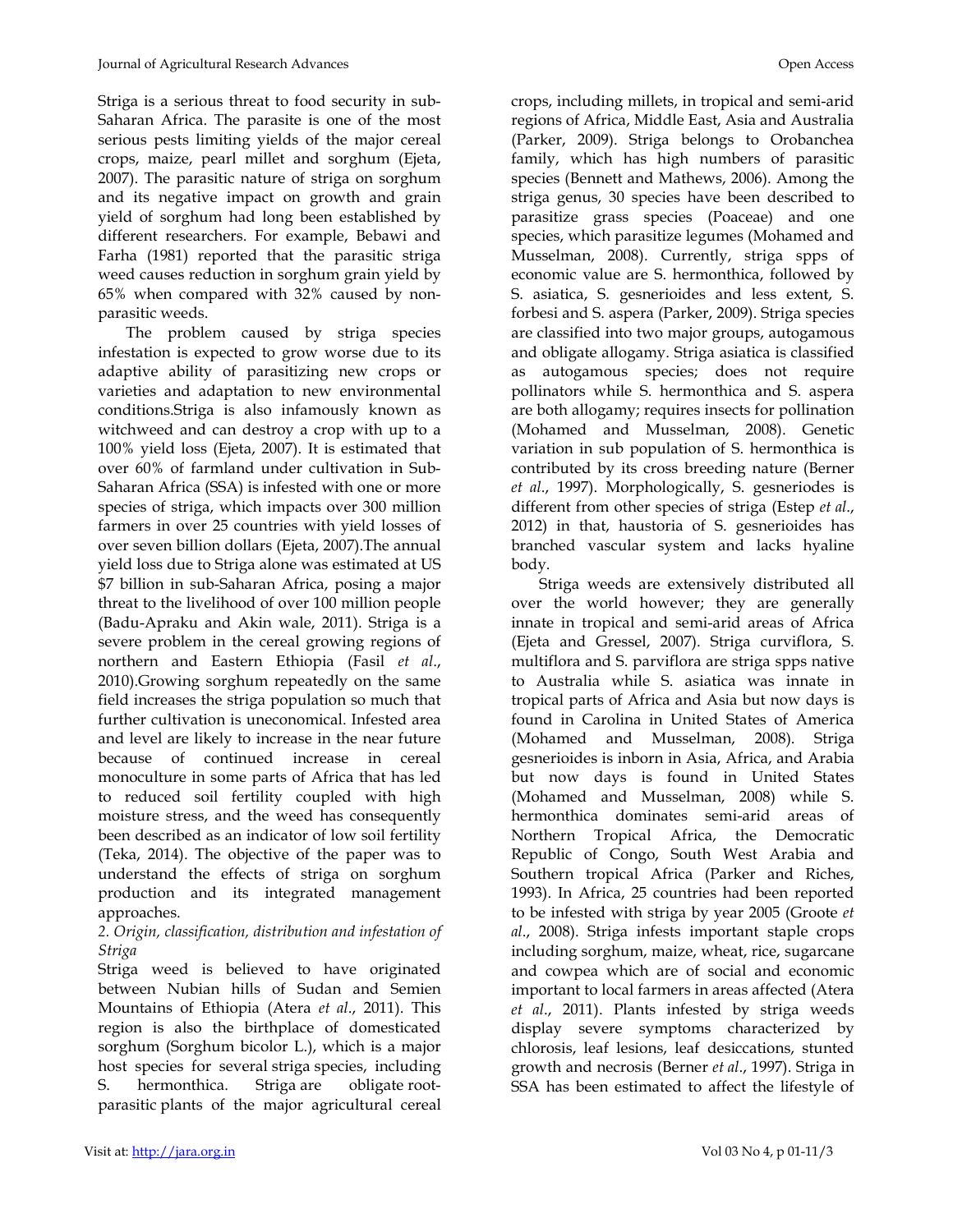300 million people per year and economic damage of about 7B USD.

Striga species are obligate parasitic weeds which attach themselves to the roots of cereals and other plants, not only robbing them of nutrition but also causing various debilitating effects. The two most important species (S. hermonthica and S. asiatica) parasitize cereal crops, particularly sorghum and millets, but also maize, upland rice and sugarcane. Parasitism of sorghum by S. hermonthica and reduction of its growth and grain yield due to this parasitic weed had also been reported by Showemimo (2006) as well as by Runo and Kuria (2018). There are many reports on the allelopathic nature of sorghum on weeds too (Alsaadawi and Dayan, 2009) as well as other crops or plants on sorghum (Hassan *et al*., 2013). Reports show that chemicals released from a given species upon decomposition may be allelopathic to itself too and inhibit germination and seedling growth of its own. Infestations by S. hermonthica causes severe sorghum yield reduction in which farmers lose sometimes up to 100 percent grain production (Zerihun, 2015). The percentage yield loss of course depends on factors such as the density of the parasite, sorghum variety, soil nutrient status and rainfall patterns (Atera *et al*., 2012).

#### *2.1 Establishment of Striga Parasitism and Completion of the Life Cycle*

When striga xylem connects to the host xylem vessels, parasitism establishment occurs and the parasite shoot emerge which results in production of adventitious roots system. Secondary haustorium are formed from these adventitious roots system and are believed to be evolutionary older than primary haustoria and can infect the same or other host plants (Westwood *et al*., 2010). In ordinary conditions, the host plants are infested by huge numbers of striga weeds and this parasitism makes striga weed to become metabolic sink for photo assimilates and nutrients (Knutson, 2012). Cultivated sorghum plants affected by S. hermonthica display reduction in photosynthetic parameters including electron transport rate through photochemical quenching and photo system (Rodenburg and Bastiaans, 2011). Also elevation of plant hormones such as abscisic acid and cytokinins levels in sorghum plants due to parasitism by S. hermonthica have shown to have negative effects on photosynthesis (Frost *et al*.,

1997). Once striga weed emerges above the ground, it starts to photosynthesize, but its leaves are characterized by less number of chloroplasts per cell and a degenerated palisade cell layer (Ranjan *et al*., 2014). After emergence above the soil, S. hermonthica and S. asiatica flowers after four weeks while S. gesnerioides flowers after two weeks (Berner *et al*., 1996). The flower color varies between and within species, S. hermonthica and S. gesnerioides varies from blue and pink to white while S. asiatica varies from yellow to red (Ejeta, 2007). Striga seed matures within four weeks after pollination in seedpods and after bursting of seedpods, the seeds spread above the ground resulting in increases of striga seeds density in the soil (Berner *et al*., 1997).

*2.2 Economic Implication of Striga in Sorghum Production* 

Striga has become the major biological constraints for farmers growing maize, sorghum, millet and rice in SSA (Parker, 2009), causing devastating losses in yield resulting in shortage in food supply in developing countries. Farmers in areas infested with striga weeds report losses of between 20 and 80% (Atera *et al*., 2011) and in susceptible cultivars, grain yield losses can end up to 100% under drought conditions and higher infestation. In Africa striga causes economic loss comparable to USD 1 billion yearly (Labrada and Officer, 2008) and this depends on striga seed density, soil fertility, distribution of rainfall and variety of cereal species grown (Teka, 2014). In sorghum, striga hermonthica infestation affect post flowering stages, resulting to 45% in grain yield loss (Showemimo, 2010).

Potential yields of sorghum in SSA remains low because of factors such as poor agronomic practices, lack of commercialization of the crop which has resulted in low usage of productivity and striga weeds problem which affects sorghum growing areas. Striga infection causes disruption of host plant development resulting in retarded growth, necrosis and general drought-like prone like before it appears above the ground. The severiarity of striga infection depends on several factors including host genotype, infection time and level, the nitrogen content in soil and striga species and ecotypes (Gurney *et al*., 2006). Striga species (witch weeds) are parasitic weeds growing on the roots of cereal and legume crops in dry, semi-arid, and harsh environments of tropical and subtropical Africa, Arabian Peninsula, India, and a small part of USA. In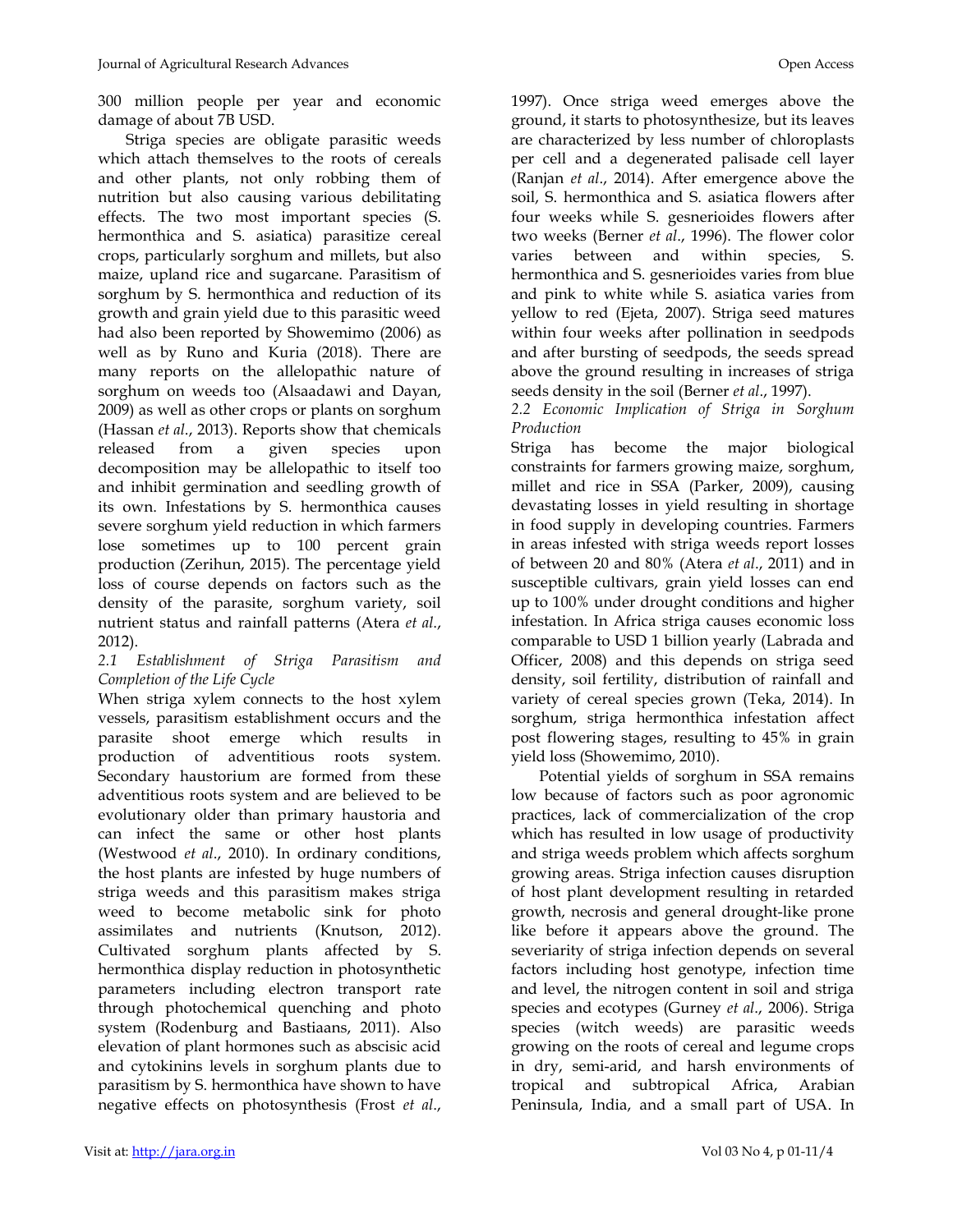some parts of Africa the profusion of witch weeds have serious impact on the socio-economic life of farmers. Heavily infested farms are abandoned and occasional migrations of farming communities because of striga have been reported. It is endemic in Africa's cereal and legume food crop production.

The weed is parasitic to cereals and legumes, but there is significant variation in the reaction of different crop species. Because striga has evolved, parallel with sorghum, over the centuries, the indigenous crop has developed the whole spectrum of tolerance (on average about 60%), susceptibility (in about 30%), and resistance (in about 10%). On the other hand, in maize, susceptibility has been the common reaction as resistant varieties are still being identified and confirmed. The reaction of millet is complex, with ecological zone implications. Resistance to striga has not yet been found in millet, even though millet coexists with sorghum in some environments. Reaction of rice to striga is not well known, but indications are that susceptibility to striga parasitism is normal in rice. The cowpea, Vignaunguiculata, is the legume most affected by striga in dry areas of Africa, where it is a common food plant. Being an obligate hemi parasite, striga causes tremendous damage to the host plants before striga emerges from the soil. Persistent drought worsens the situation. As a result the striga problem is one of the most serious production problems on cereals and cowpeas south of the Sahara.In these strigainfested regions, the environment is so harsh and marginal for crop productivity that only a few drought-resistant staple crops are grown sorghum, millets, cowpeas, and some maize and they are extremely parasitized.

# *2.3 Low Germination Stimulant Production*

Sorghum genotypes with low germination stimulant (LGS) produce low amounts of the exudates essential for stimulation of germination of pre-conditioned striga seeds (Hauck *et al*., 1992). These genotypes producing insufficient germination stimulants are known to resist to striga infestation. Sorghum genotypes susceptible to striga are known to produce high amounts of germination stimulants although not all sorghum genotypes which are resistant to striga do produce low germination stimulants (Ejeta and Gressel, 2007). There are several classes of chemical signals for striga seed germination, but the most common and important one is strigolactones (Hauck *et al*., 1992). In sorghum low germination stimulant (LGS) trait which is known to have high addictive gene action is transferred to off-springs as a single, nuclear, recessive gene. Sorghum cultivars with this mechanism are Framida, SRN 39, 555, SAR lines, IS 15401 and IS 9830.

#### *2.4 Low Production of the Haustoria Initiation*

Germinated striga seeds near the roots of sorghum genotypes with low production of the haustorial initiation factor (HIF) do not form haustoria and therefore die from their inability to attach to their potential host (Gurney *et al*., 2006). Signals for striga seeds germination have been identified unlike signals for haustoria induction which have not yet been identified, but a large number of phenolic compounds have shown to function as haustoria initiators in striga. A simple Quinone, 2, 6 dimethoxy1, 4-benzo quinine (DMBQ), though not present in host root exudates has been shown to act as a strong haustorial initiating factor (Smith, D.L, 1998). Extended agar gel assay (EAGA) is used to study low production of haustorial initiation factors by distinguishing host genotypes qualitatively on their ability to induce haustorial formation.

*2.5 Host Plant Cellular Aspects against Striga Parasitism* 

There are two essential stages for striga survival during host parasitism; successful breaching of host root system and subsequent formation of vascular connection (Timko *et al*., 2012). During these developmental stages, the host can mount resistance response that can block parasite development (Timko *et al*., 2012). Three broad categories of resistance response against parasitism have been revealed using histological analysis (Hood *et al*., 1998). Susceptible striga parasitism is observed when the host plant fails to respond to the penetrating haustorial peg or inability to activate cascade responsible for turning on defense response (Gurney *et al*., 2006). On the other hand, resistance response can either delay or be immediate during various developmental stages of parasite (Timko et al., 2012). Several mechanisms are known involved for inducing immediate resistance response against striga parasitism (Spallek *et al*., 2013). After parasitic attachment (within 24-72 hours), phenolic compounds accumulate at the interface of parasite host and this has been reported in S. hermonthica and sorghum (Jamison and McClung, 2003). The accumulation of these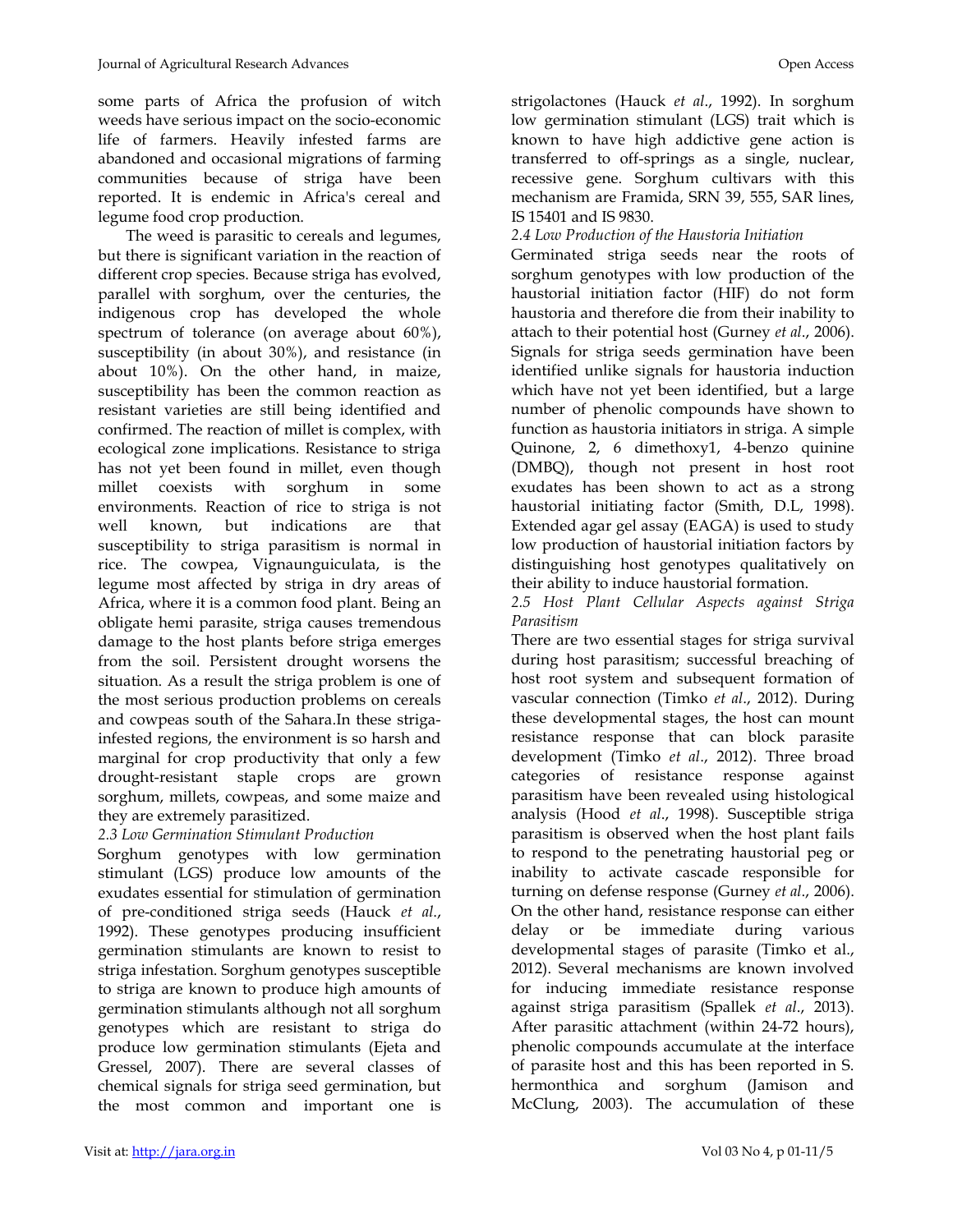phenolic compounds leads to build up of physical barriers including; thickening of cell walls as result of lignin, cellulose or suberin deposition at attachment site of parasite to host root (Lane *et al*., 1997). Hypersensitive response (HR) characterized by browning and localized host cell death has been observed in cowpea cultivars resistance to S. gesnerioides (Lane *et al*., 1997) also in accessions of wild sorghum and some sorghum cultivars against S. asiatica parasitism (Mohamed *et al*., 2003). Host root endodermis has been reported to confer resistance response in many cereals including sorghum against S. asiatica parasitism and rice against S. hermonthica parasitism (Gurney *et al*., 2006).

After successful parasitism, resistant response can also occur, taking a number of forms. In one form, host vessels can be sealed by gel or gum-like substance in order to block the flow of nutrients and water to parasite from the host plant. In another form, the parasitized plant can transfer toxic compounds to the parasite through its haustorium (Scholes and Press, 2008). The observed resistance mechanisms against parasitic plants can broadly be categorized into post-attachment resistance and pre-attachment (Rodenburg and Bastiaans, 2011). The preattachment resistance mechanisms comprises all mechanisms that enable potential host to evade parasitism; inhibition of germination of striga seeds, reduced production germination stimulant, haustorium formation inhibition, haustorium development inhibition and thickening in cell walls of host roots preventing the haustorium from penetrating host roots (Rodenburg and Bastiaans, 2011). Parasite will try to breach the host root vascular system once the haustorium forms. During these parasite developmental stages, host could induce different post-attachment resistance mechanisms including; cell wall lignification, programmed cell death (PCD) as result of necrosis at the location of parasite attachment to host root and abiosis release cytotoxic compounds within infected host cells (Rodenburg and Bastiaans, 2011).

### *3. Striga management approaches*

In Africa, food security is highly affected by striga weeds infestation and therefore control measures must be implemented to mitigate the negative effects (Atera *et al*., 2012). Management of striga weeds is difficult as each striga flower spike produces huge number of seeds (Gethi *et al*., 2005) and these seeds can remain dormant for over 14 years in the soil, germinating only in response to chemical cause expressed by host roots (Bouwmeester *et al*., 2003). Control methods for striga include; crop rotation, intercropping, transplanting, soil and water management, application of fertilizers, use of herbicide's (Oxyfluorfeen, 2- 4 D and Imazapyr), hand weeding and push and pull. All these methods are based on reduction of striga seeds density already in soil, but they are not effective because they are expensive, time consuming, labor intensive and cereals are overcome by emerging races and out crossing of striga species (Ejeta, 2007). However technique such as nextgeneration sequencing have recently been used to understand the molecular basis of striga parasitism in host plants (Yoder and Scholes, 2010). These in silico techniques will enable identification of striga resistance genes in wild sorghum accession and provide valuable data for selection of genes responsible for striga resistance in wild sorghum accessions. These techniques are used to study association of genes in parasite and host interactions during resistant and susceptible interactions. During incompatible interactions of Tagetes erecta and S. asiatica, 23 genes were identified whose expression were up-regulated in the roots after infection (Gowda *et al*., 1999).

Cultivated cereals do not express complete resistance to striga infestation, however, striga species distribution in a natural ecosystem is usually scarce but abundant in agro-ecosystem. The wild grasses contain a resistance mechanism that enables them to resist Striga infection resulting in low amount of these striga species in wild grassland as compared to cultivated cereals (Hearne, 2009). In Africa, a study on Savanna grasses showed resistance to S. hermonthica by displaying impaired normal parasite development (Kuiper *et al*., 1998). There is a possibility for wild relatives of the cultivated sorghum to provide genetic basis for resistance or tolerance to striga infection and may be of enormous value for the development of striga resistant crops.

Parasitic plants are difficult to control because by the time they emerge above the ground, they have done greater damage to crops (Ransom *et al*., 2012). In addition, the parasite produces huge numbers of seeds of about 20000- 600000 (Yoder and Musselman, 2006). To manage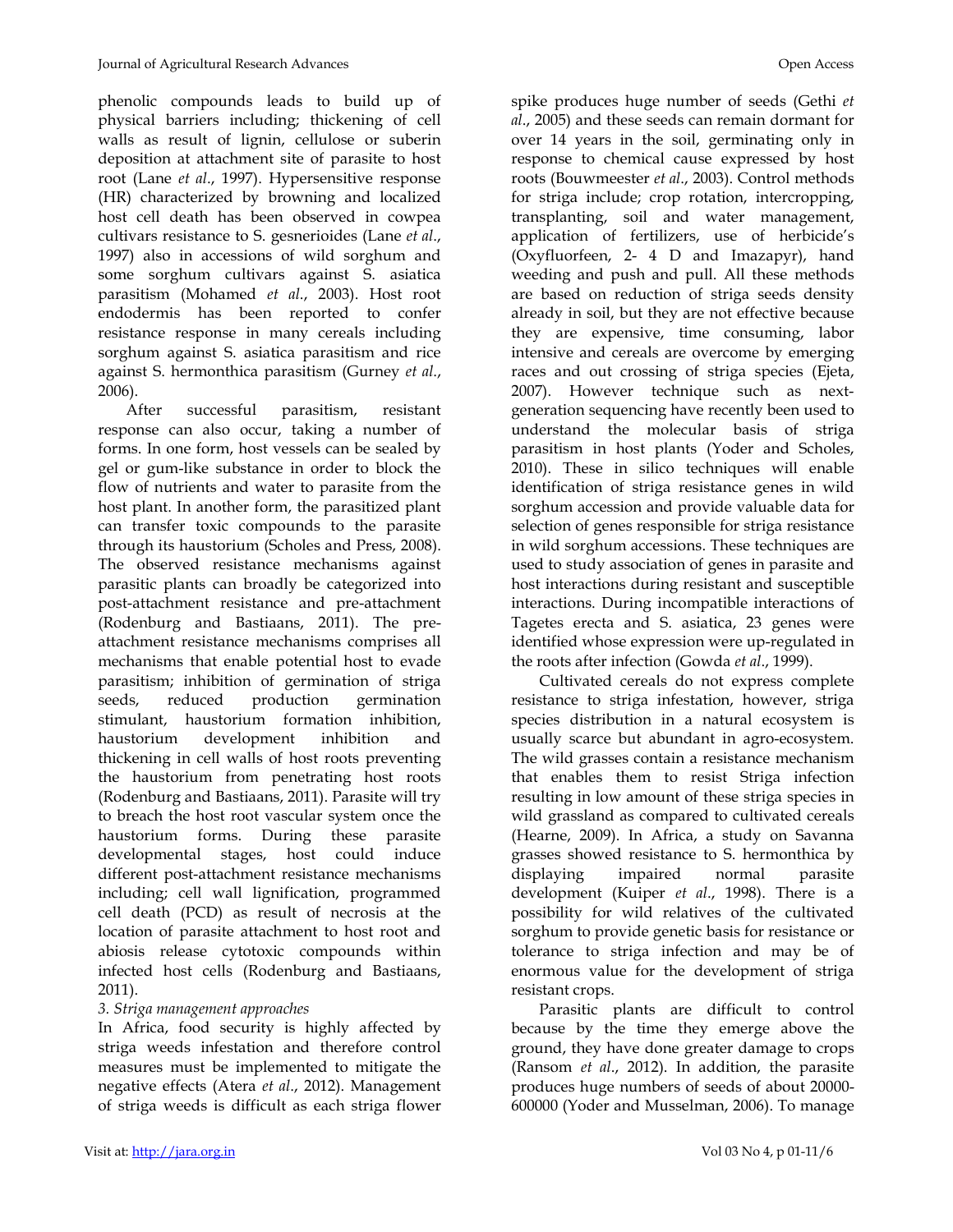striga, small-scale farmers have engaged in different control approaches with the aim of reducing the quantity of striga seed in the soil. The recent control approaches for striga comprises of cultural and mechanical practices, planting resistant crops, biological control practices, use of nitrogen fertilizers and chemicals/herbicides (Jamil *et al*., 2011). Cultural practices recommended for striga control include; crop rotation, intercropping, transplanting, soil and water management, application of fertilizers and hand weeding (Ransom *et al*., 2012). These methods are based on reduction of striga seeds density already in soil (Reda and Verkleij, 2007). These practices are of less success for small-scale farmers due to financial and socio-economic limits. However, planting resistant crops is much preferred because they are friendly to environment, easy to handle, affordable and cheaper to local farmers in SSA (Yoder and Scholes, 2010).

It is now well recognized that no single method of control can effectively solve the striga problem. Striga species are weeds and they are parasites. As weeds, they appear late in the season, and escape the normal early weeding operations. As parasites, they have the advantage of remaining out of sight (and frequently out of mind) while feeding on the host. The three major principles of striga control are: (1) reduction of seed numbers in the soil; (2) prevention of new seed production; and (3) prevention of movement of seeds from infested to non-infested areas. Any control strategy should include an integration of at least one method from each of these three major principles.

There are three general options available for striga control: a) genetic (using resistant varieties); b) agronomic (using cultural manipulation and chemicals); and c) biological (using insect pests and pathogens).

### *3.1 Cultural practices*

Several cultural methods were reported to be efficient in controlling striga species (Ramaiah, 1987). Some include use of costly inputs such as fertilizers, some are labor-intensive, like hand weeding, and some involve minor adjustments in the cropping systems-such as crop rotations. Among these, hand weeding is most often recommended to third World farmers and is also the one often rejected, mainly because of its low cost-benefit ratio. Extension workers emphasize the importance of hand weeding as soon as the striga plants emerge, but most of the damage to the host has occurred while the striga is still in the soil. Hand removal of striga helps reduce population buildup, and thus is helpful in the long run, but farmers seldom think beyond 2 or 3 years ahead. In most nations of western and southern Africa, land ownership is non-existent. Farmers seldom undertake long-term strategies to control striga or improve the soil by antierosion measures, crop rotation, or trap cropping. The dramatic reduction of striga populations in the following 2 years provided evidence that a majority of the seeds still on the striga plants were destroyed when the plants were pulled and burned.

This method along with resistant varieties, fertilizers, and other cultural practices known to reduce striga populations could be used very effectively as a supplementary control method. Hand weeding may then become more practical, and perhaps a common practice. In Jordan, Syria, and Israel solar energy was used successfully for the control of Orobanchea, a closely related parasitic species. The process is called soil solarization: It killed Orobanchea seeds effectively when the soil was covered with polyethylene for about 40 days following summer irrigation. This was found to be very effective, like methyl bromide fumigation, but less toxic. It has been effective on other soilborne pathogens, including the pigeon pea Fusarium wilt disease in India. In developing countries, weeds continue to be one of the most important contributing factors to yield loss in agricultural production. Significant weed seed bank increments through prolific seed production, competition for water and nutrients, cost associated with seed cleaning are the main striga weed to contribute for crop yield losses.

### *3.2 Chemical Methods*

Excellent pre- and post-emergence striga herbicides are now available (Eplee and Norris 1987a). In addition, fumigants like methyl bromide and germination stimulants like ethylene gas effectively reduce striga seed reserves in infested soils. Fumigants, however, are most expensive for use by the small-scale farmer. Though herbicides are available to control striga as it emerges or later to prevent seed production, using them does not prevent the damage inflicted by pre-emergent parasitic attachment. This limitation is now overcome by the discovery of systemic herbicides (Eplee and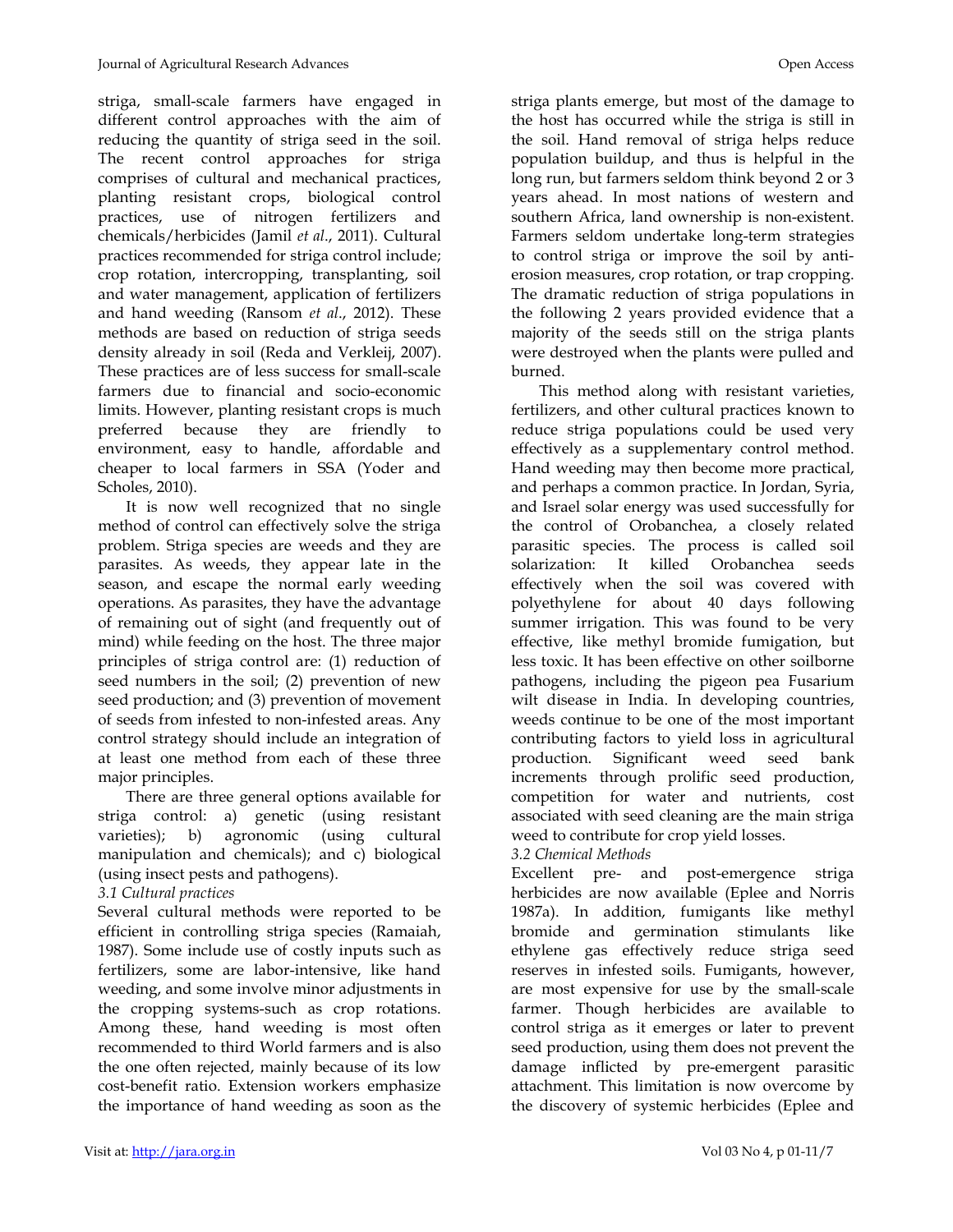Norris 1987b). In USA, Dicamba® is used on sorghum and maize to kill striga before crop yields are reduced. Dicamba® sprayed at 0.5 kgha-1 on sorghum or maize no taller than 1 m gave excellent control of striga without reduction in yield.

## *3.3 Host resistance Methods*

A crop genotype which, when grown under conditions of striga infestation, supports significantly fewer striga plants and has a higher yield than a susceptible cultivar is called resistant (Doggett, 1988). In contrast, tolerant cultivars show smaller yield reductions than susceptible cultivars under the same level of infestation. Cultivation of tolerant cultivars can lead to an increased striga seed bank over time (Doggett, 1988). Development of sorghum germ-plasm that is resistant to striga weed infestation seems to be elusive (Hearne, 2009).Currently, there is no effective method for striga control, yet sorghum production in SSA is highly affected by striga weeds leading to 45% in grain yield loss (Showemimo, 2010). Cultivated sorghums have limited sources of striga resistance in additions the cultivated varieties which showed tolerance and resistance to striga now are overcome by emerging races of striga weeds (Parker, 2009).

Therefore, there is a need to find additional sources of striga resistance for introduction in farmers' preferred cultivated races for long-term resistance. However, wild relatives of these cultivated sorghums shows striga resistance in native grasslands and therefore wild sorghum provides a potential source of striga resistance for developing host derived resistance (Gurney *et al*., 2002). Screening a wide range of wild relatives of sorghum and identifying key resistant genes from differentially expressed ones, between striga susceptible cultivated varieties and striga resistant wild sorghum via intensive transcriptomics approaches will provide valuable data to select genes responsible for striga resistance. This will be of fundamental importance in developing durable and broad based resistance against striga and has farreaching implications in developing resistance in other important cereal crops in SSA.

### *3.4 Biological Control Methods*

The objectives of weed biological control is not the eradication of weeds but the reduction and establishment of a weed population to a level below the economic threshold. Means biological control of weeds comprise herbivorous insects, microorganisms (especially fungi) and smother plants (Sauerborn and Kroschel, 1996). The method involves importation, colonization and establishment of exotic natural enemies, which includes predators and parasitoids. Biological control is considered as a potential cost-effective, safe and environmentally beneficial means of reducing weed populations in crops, forests and rangelands (Charudattan, 2001).

Biological control is particularly attractive in suppressing root parasitic weeds in annual crops because of the intimate physiological relationship with their host plants makes it difficult to apply conventional weed control measures. Currently, biological control using microbes is becoming a critical component of integrated management of striga, given that the bio-control agents are usually host specific, highly aggressive, easy to mass produce and diverse in terms of the number of isolates. Biological control methods are also relatively economical, may be self-perpetuating and are usually free from negative residual effects. Management of striga through bio-control agents is also much safer and less polluting to the environment than the use of chemical pesticides (Abbasher *et al*., 1998).

# **Conclusion**

Sorghum is an important food, feed, and industrial crop worldwide. Sorghum is a key staple crop for millions of people in Sub-Saharan Africa and used for different purpose. Sorghum is a major food staple in Sub-Saharan Africa, but its production is constrained by the parasitic plant striga that attaches to the roots of many cereals crops and causes severe stunting and loss of yield. Potential yield of sorghum in the semiarid agro-ecologies of East Africa is curtailed by several biotic, abiotic and socio-economic constraints. Striga is one of the major biotic constraints that causes up to 90% yield losses in sorghum in the region. In these regions Striga hermonthica and S. asiatica, are widely distributed, and severely affecting sorghum production and productivity.

Witch weeds (Striga spp.), endemic parasitic weeds of sub-Saharan Africa are steadily increasing their geographic domain and level of infestation, and thereby greatly reducing crop yield. The striga species are among the most specialized of all root-parasitic plant parasites. Parasitic weeds of the genus striga constitute a major constraint to sorghum production,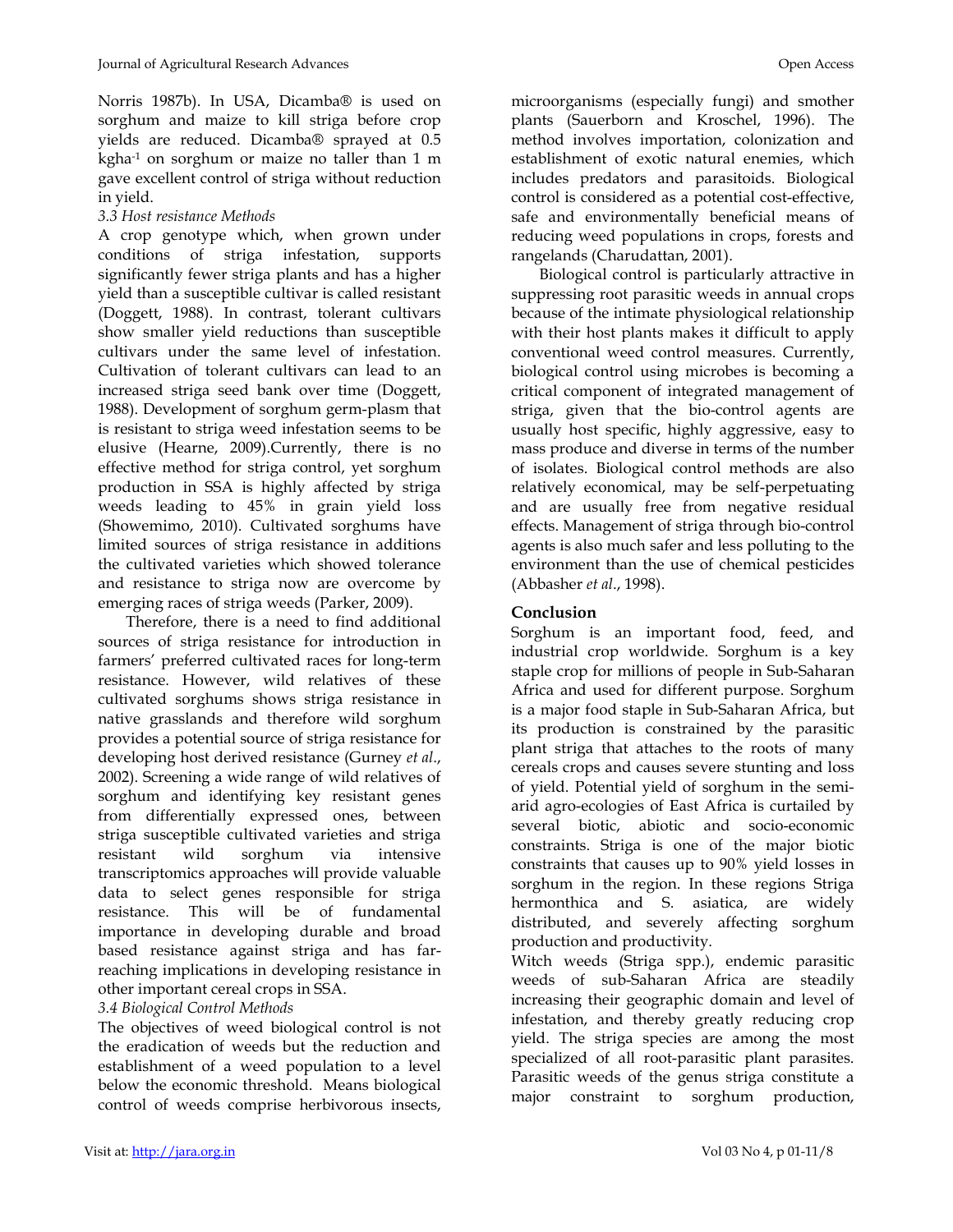particularly in the drier parts of the world. The parasitic weeds striga are major biotic constraints to sorghum production, especially in the infertile semi-arid areas of Africa. Striga spps are an obligate parasitic plant that attaches to host roots to deplete them of nutrients.

Striga is a serious biotic constraint to cereal production in the dry savannas of Sub-Saharan Africa where over 100 million people lose half their crop production due to this hemi-parasitic weed. Striga reduces yields by competing for water, nutrients, space, light and photosynthesis with the host plants. In Africa, crop yield losses associated with striga related activities is about 40% and represents an annual loss of cereals worth US\$7 to 13 billion. This problem is further aggravated by the inherent low soil fertility, recurrent drought and overall natural resource degradation because of decades of continuous cereal monoculture and deforestation. Grain yield losses are determined by the levels of resistance and tolerance of the host genotype, by severity of infestation and by the levels of soil fertility.

Striga spps a parasitic weed of grasses, causes major yield reductions in the principal cereal crops of semi-arid Africa. The parasitic weed striga is considered one of the major biotic constraints to food production in Africa, with crop yield losses reaching up to 100%. The search for effective control strategies is urgent and subject of intense study, although no strategy to date is singularly effective. Current control strategies mainly focus on breeding for host resistance. Additionally, cultural methods such as hand weeding and a variety of soil management practices have also been used. Striga spps are difficult to manage effectively because most of its damage to the host plant occurs underground before the parasitic plant emerges and causes serious threat to cultivation of sorghum in areas of insufficient and ill distributed rainfall, and poor soil fertility. Several striga management strategies are available that can be integrated to synergistically combat the weed.

Yields of sorghum in SSA is low due to biotic and abiotic factors including Striga parasitism. Several cultural and chemical control measures are available to control striga. However, these strategies are often poorly adopted by smallholder farmers either due to their unavailability or cost. Integrated striga management involving the use of sorghum genotypes with striga resistance and Fusarium oxysporum fsp. Strigae(FOS) compatibility is an important approach of managing striga and improving sorghum yields in the semi-arid areas. Striga spps (witchweed), are notorious root hemi parasites on cereal and legume crops grown in the semi-arid tropical and subtropical regions of Africa, the southern Arabian Peninsula, India, and parts of the eastern USA. Therefore, the integration of all management approaches are very important for controlling striga devastation below the economic threshold level.

### **References**

- Abbasher AA, Hess DE and Sauerborn J (1998). Fungal pathogens for biological control of Striga hermonthica on sorghum and pearl millet in West Africa. African Crop Science Journal, 6(2): 179-188.
- Badu-Apraku B and Akinwale RO (2011). Cultivar evaluation and trait analysis of tropical early maturing maize under Striga-infested and Striga-free environments. Field Crops Research, 121(1): 186-194.
- Bebawi FF and Farah AF (1981). Effects of parasitic and non-parasitic weeds on sorghum. Experimental Agriculture, 17(4): 415-418.
- Bellwood P (2013). Neolithic migrations: food production and population expansion. *The Global Prehistory of Human Migration*, pp.79-86.
- Bennett JR and Mathews S (2006). Phylogeny of the parasitic plant family Orobanchaceae inferred from photochromic A. American journal of botany, 93(7): 1039-1051.
- Berner D, Carsky R, Dashiell K, Kling J and Manyong V (1996). A land management based approach to integrated Striga hermonthica control in sub-Saharan Africa. Outlook on Agriculture, 25(3): 157-164.
- Bouwmeester HJ, Matusova R, Zhongkui S and Beale MH (2003). Secondary metabolite signaling in host–parasitic plant interactions. Current opinion in plant biology, 6(4): 358-364.
- Charudattan R (2001). Biological control of weeds by means of plant pathogens: significance for integrated weed management in modern agroecology. Biocontrol, 46(2): 229-260.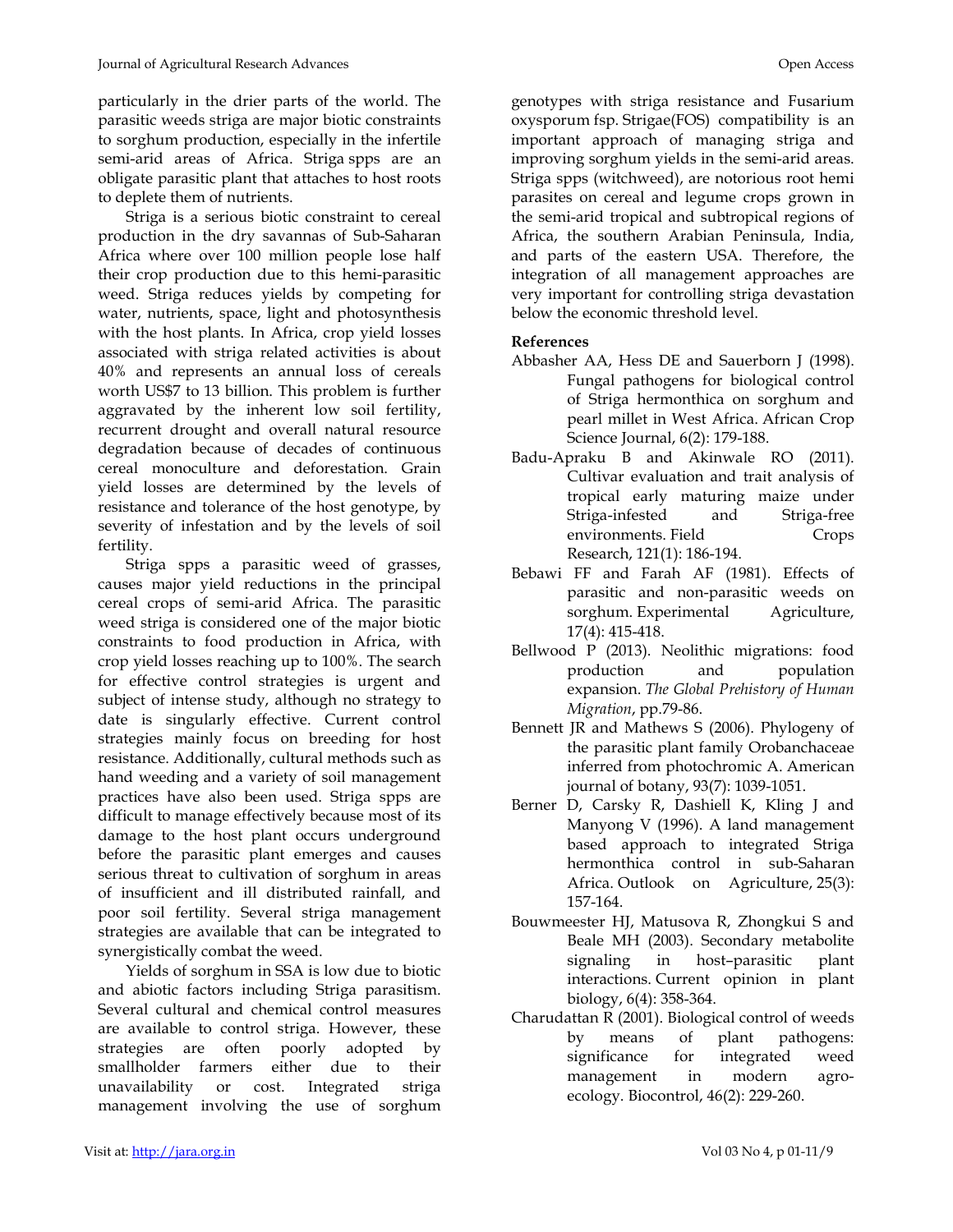- Doggett H (1988). Sorghum Long Mans. 2nd (Ed.). Green and Co ltd. London, P, 40-41.
- Ejeta G (2007). Breeding for Striga resistance in sorghum: exploitation of an intricate host parasite Biology Crop Science 47: 216- 227.
- Eplee RE and Norris RS (1987). Chemical control of Striga. *Parasitic weeds in agriculture. Volume I. Striga.*, pp. 173-182.
- Frost DL, Gurney AL, Press MC and Scholes JD (1997). Striga hermonthica reduces photosynthesis in sorghum: the importance of stomatal limitations and a potential role for ABA. Plant, Cell & Environment, 20(4): 483-492.
- Gethi JG, Smith ME, Mitchell SE and Kresovich S (2005). Genetic diversity of Striga hermonthica and Striga asiatica populations in Kenya. Weed Research, 45(1): 64-73.
- Gowda BS, Riopel JL and Timko MP (1999). NRSA‐1: a resistance gene homolog expressed in roots of non‐host plants following parasitism by Striga asiatica (witchweed). The Plant Journal, 20(2): 217-230.
- Gressel J (2009). Crops with target‐site herbicide resistance for Orobanche and Striga control. Pest Management Science: formerly Pesticide Science, 65(5): 560-565.
- Gressel J, Hanafi A, Head G, Marasas W, Obilana AB, Ochanda J, Souissi T and Tzotzos G (2004). Major heretofore intractable biotic constraints to African food security that may be amenable to novel biotechnological solutions. Crop Protection, 23(8): 661-689.
- Groote De, Wangare L, Kanampiu F, Odendo M, Diallo A, Karaya H and Friesen D (2008). The potential of an herbicide resistant maize technology for Striga control in Africa. Agricultural Systems, 97(1-2): 83- 94.
- Gurney AL, Press MC and Scholes JD (2002). Can wild relatives of sorghum provide new sources of resistance or tolerance against Striga species? Weed research, 42(4): 317- 324.
- Gurney AL, Slate J, Press MC and Scholes JD (2006). A novel form of resistance in rice to the angiosperm parasite Striga hermonthica. New Phytologist, 169(1): 199-208.
- Hassan MM, Daffalla HM, Modwi HI, Osman MG, Ahmed II, Gani MEA and Abdel El Gabar EB (2013). Effects of fungal strains on seeds germination of millet and Striga hermonthica. Universal Journal of Agricultural Research, 2(2): 83-88.
- Hauck C, Müller S and Schildknecht H (1992). A germination stimulant for parasitic flowering plants from Sorghum bicolor, a genuine host plant. Journal of Plant Physiology, 139(4): 474-478.
- Hearne SJ (2009). Control—the Striga conundrum. *Pest Management Science: Formerly Pesticide Science*, *65*(5): 603-614.
- Hood ME, Condon JM, Timko MP and Riopel JL (1998). Primary haustorial development of Striga asiatica on host and non-host species. Phytopathology, 88(1): 70-75.
- Jamil M, Rodenburg J, Charnikhova T and Bouwmeester HJ (2011). Pre‐attachment Striga hermonthica resistance of New Rice for Africa (NERICA) cultivars based on low strigolactones production. New Phytologist, 192(4): 964-975.
- Kanampiu F, Makumbi D, Mageto E, Omanya G, Waruingi S, Musyoka P and Ransom J (2018). Assessment of management options on Striga infestation and maize grain yield in Kenya. *Weed Science*, *66*(4), pp.516-524.
- Kimber CT, Dahlberg JA and Kresovich S (2013). The gene pool of Sorghum bicolor and its improvement. In *Genomics of the Saccharinae* , pp. 23-41. Springer, New York, NY.
- Knutson DM (2012). How parasitic seed plants induce disease in other plants. Plant disease, 102(4): 293-312.
- Kuiper E, Groot A, Noordover EC, Pieterse AH and Verkleij JA (1998). Tropical grasses vary in their resistance to Striga aspera, Striga hermonthica, and their hybrids. Canadian Journal of Botany, 76(12): 2131-2144.
- Labrada R and Officer W (2008). Farmer training on parasitic weed management. Progress on farmer training in Parasitic Weed Management, 4(11): 1-5.
- Lane JA, Moore THM, Child DV and Bailey JA (1997). Variation in virulence of Striga gesnerioides on cowpea: new sources of crop resistance. Advances in cowpea research, 84(2): 225-230.